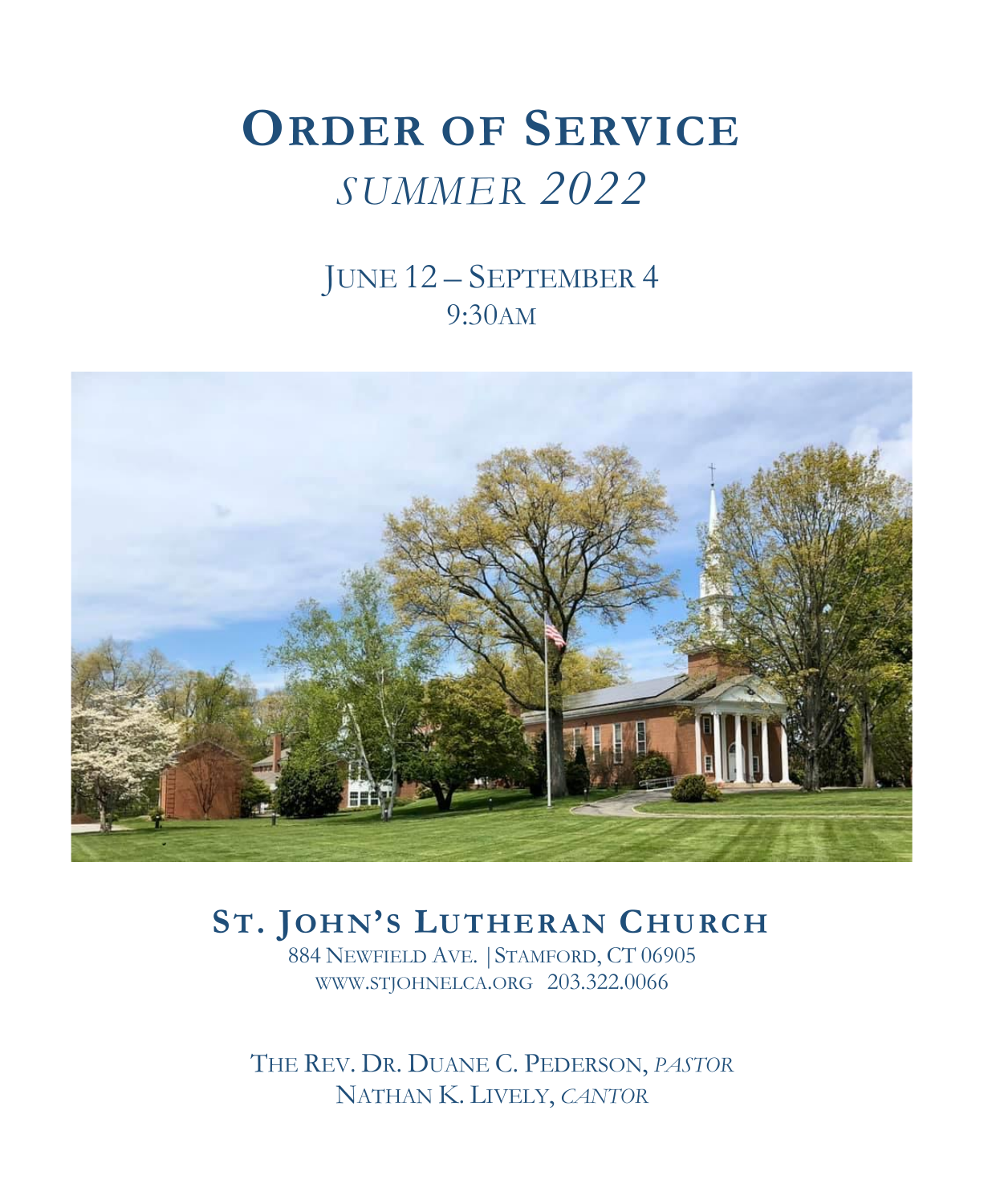#### **PRELUDE**

#### **ANNOUNCEMENTS**

#### **\*CONFESSION AND FORGIVENESS**

*All may make the sign of the cross, the sign that is marked at baptism, as the residing minister begins.* Blessed be God:  $\pm$  Father, Son, and Holy Spirit. **And blessed be his kingdom, now and forever. Amen.**

Let us confess our sin in the presence of God and of one another. *Silence is kept for reflection.*

#### Gracious God,

**have mercy on us. We confess that we have turned from you and given ourselves into the power of sin. We are truly sorry and humbly repent. In your compassion forgive us our sins, known and unknown, things we have done and things we have failed to do. Turn us again to you, and uphold us by your Spirit, so that we may live and serve you in newness of life through Jesus Christ, our Savior and Lord.**

#### **Amen.**

*The presiding minister announces God's forgiveness with these or similar words.*

Almighty God have mercy on you, forgive you all your sins through our Lord Jesus Christ, strengthen you in all goodness, and by the power of the Holy Spirit keep you in eternal life.

#### **Amen.**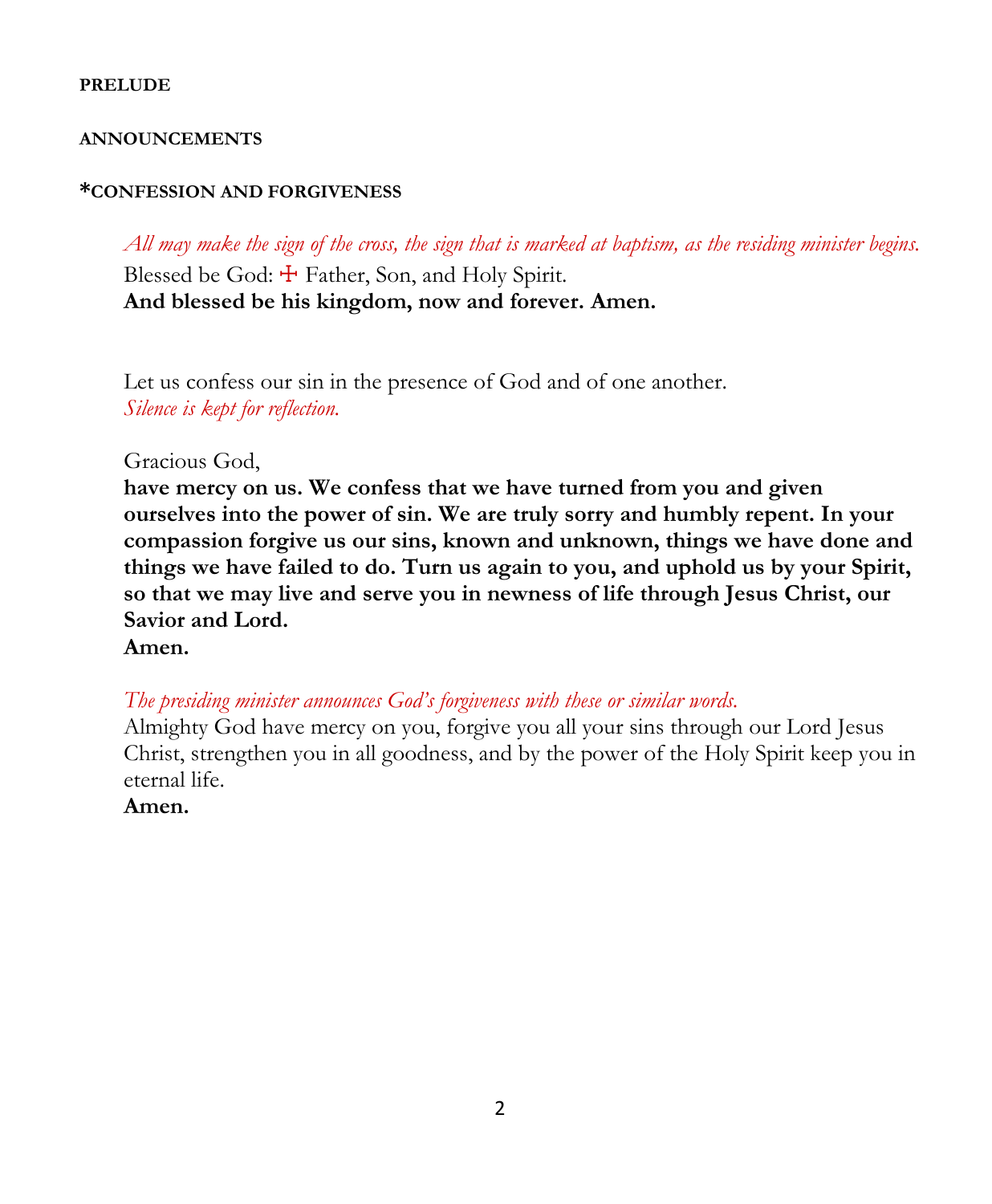#### **\*GREETING**

The grace of our Lord Jesus, Christ, the love of God, and the communion of the Holy Spirit be with you all. **And also with you.**

#### **\*GLORIA**

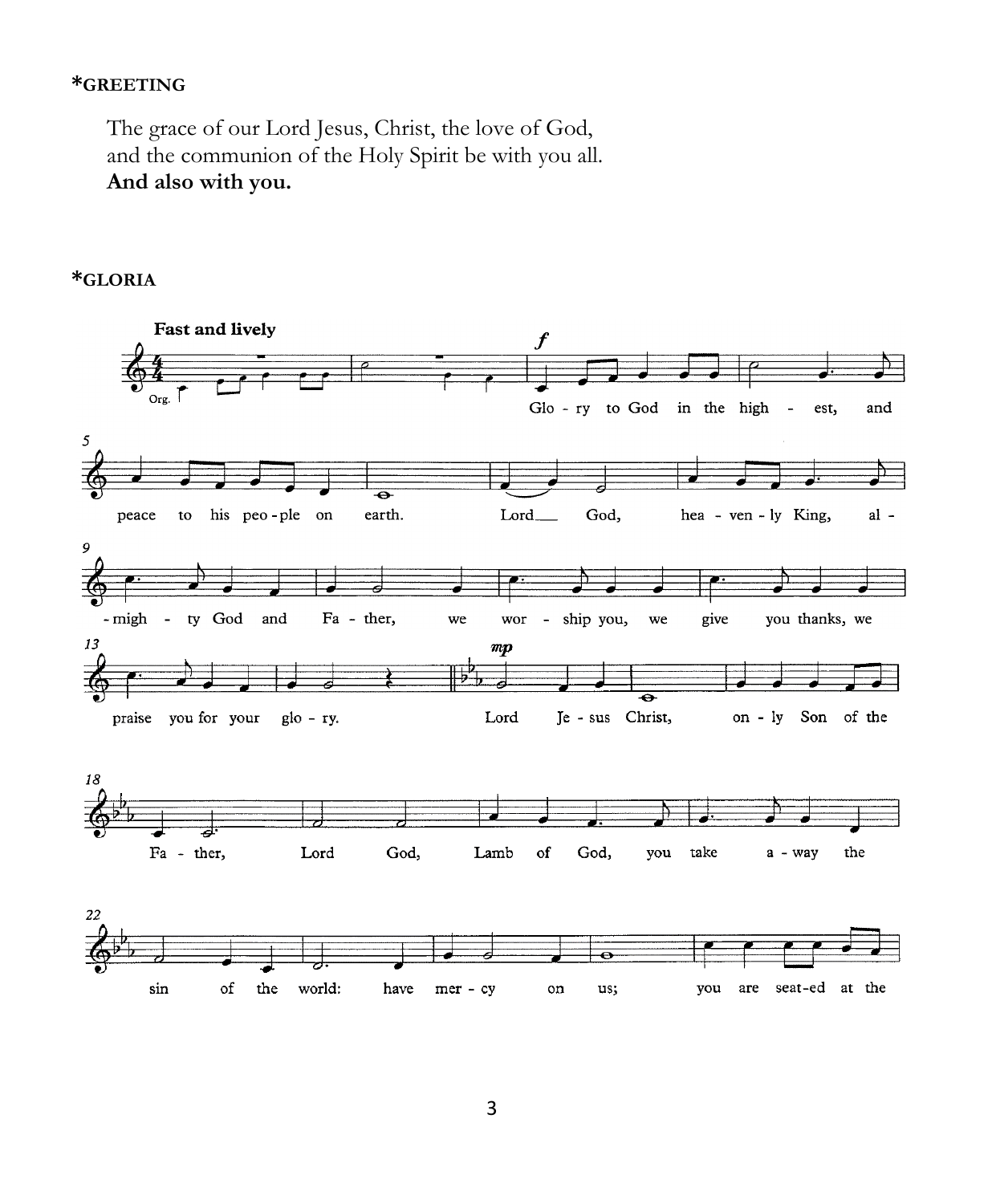









#### **\*PRAYER OF THE DAY**

*Pastor leads the Prayer of the Day; after the people respond:* **Amen.**

#### **ANTHEM**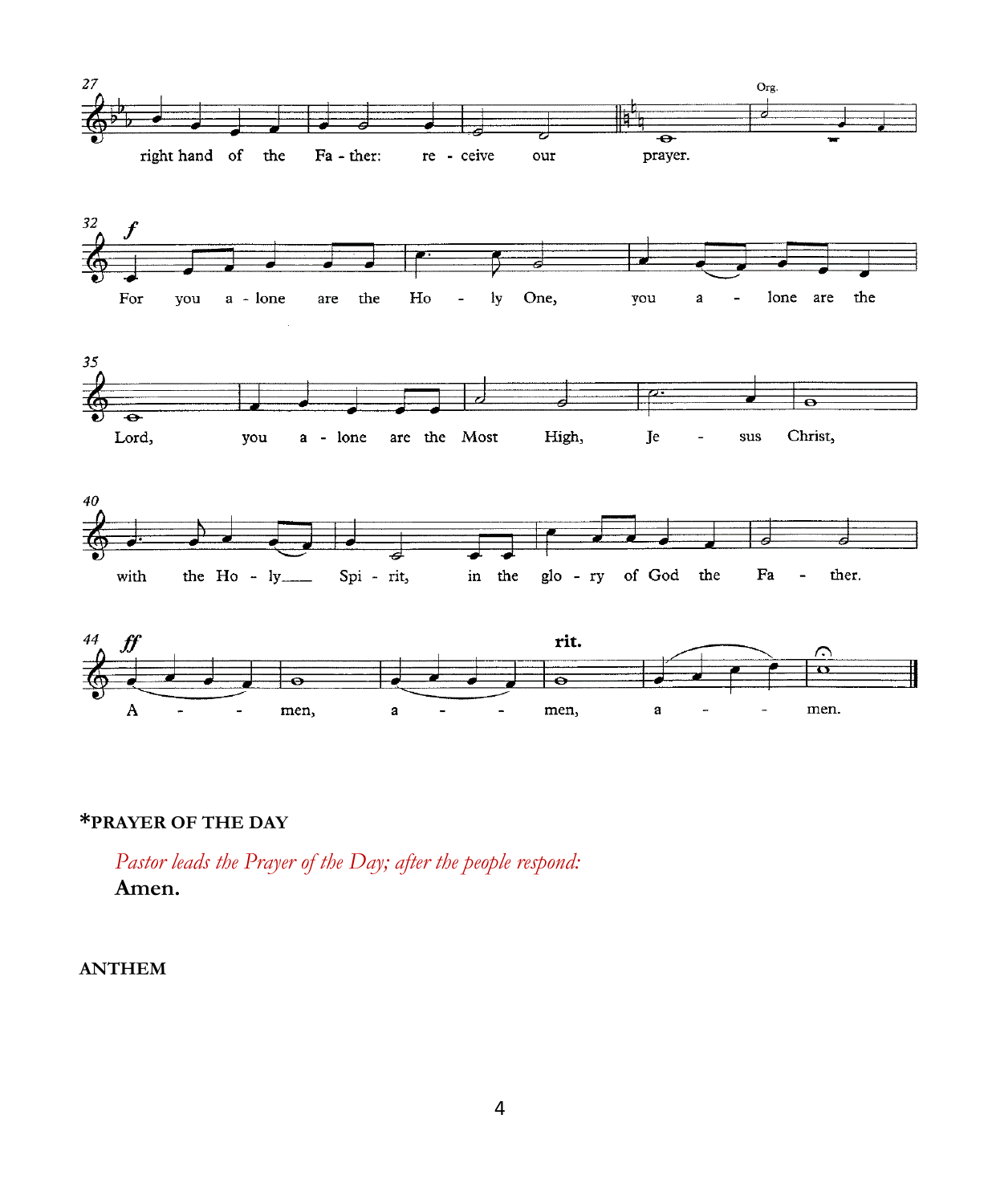### **WORD**

**READING**

A reading from \_\_\_\_\_\_\_.

The word of the Lord. **Thanks be to God.**

**PSALM** *Read responsively by whole verse.*

#### **\*SEQUENCE** EIN FESTE BURG

**God's word is our great heritage and shall be ours forever. To spread its light from age to age shall be our chief endeavor. Through life it guides our way; in death it is our stay. Lord, grant while time shall last your church may hold it fast throughout all generations.**

#### **\*GOSPEL**

The holy gospel according to \_\_\_\_\_\_. **Glory to you, O Lord.**

The gospel of the Lord. **Praise to you, O Christ.**

**SERMON**

**\*HYMN OF THE DAY** 

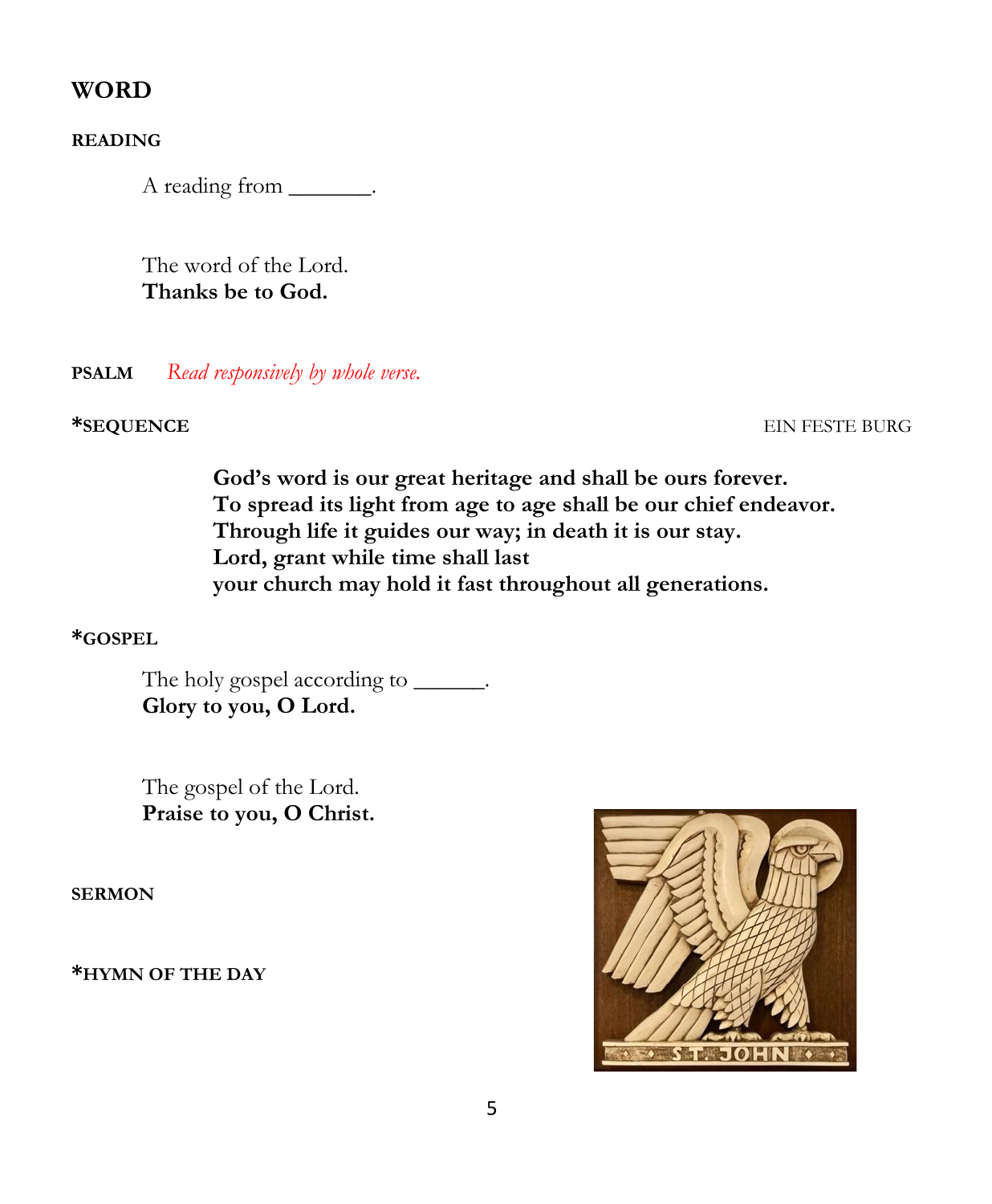#### **\*CREED** *Apostles'*

**I believe in God, the Father almighty, creator of heaven and earth. I believe in Jesus Christ, God's only Son, our Lord, who was conceived by the Holy Spirit, born of the virgin Mary, suffered under Pontius Pilate, was crucified, died, and was buried; he descended to the dead.\* On the third day he rose again; he ascended into heaven, he is seated at the right hand of the Father, and he will come to judge the living and the dead. I believe in the Holy Spirit, the holy catholic church, the communion of saints, the forgiveness of sins, the resurrection of the body, and the life everlasting. Amen.**

#### **PRAYERS OF INTERCESSION**

*After each intercession,*  Lord, in your mercy, **Hear our prayer.**

#### **\*PEACE**

The peace of Christ be with you always. **And also with you.**

#### **OFFERING**

**OFFERTORY HYMN \*OFFERTORY RESPONSE**

> **We give thee but thine own, whate'er the gift may be; All that we have is thine alone, a trust, O Lord, from thee. Amen.**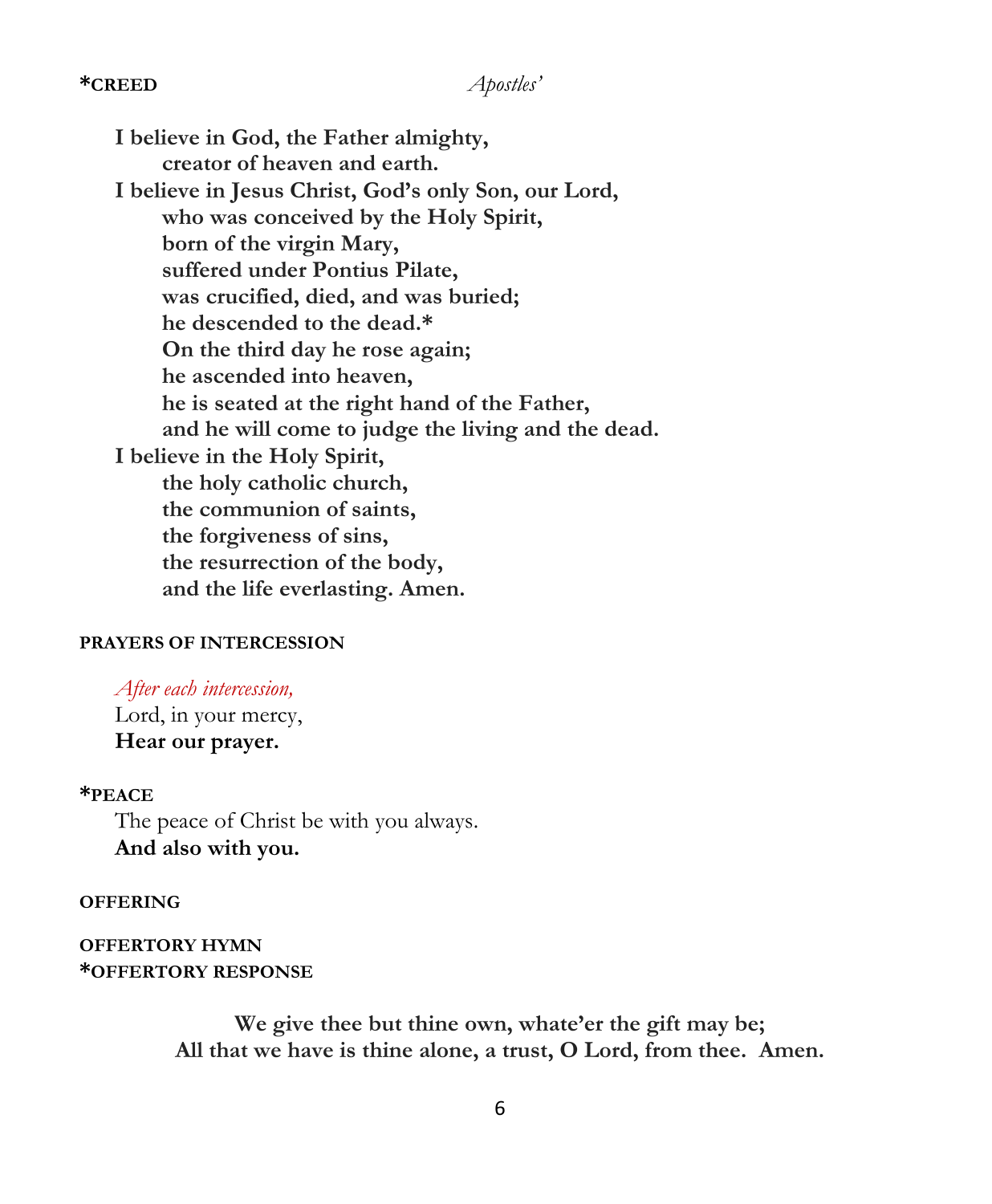### **\*GREAT THANKSGIVING**

The Lord be with you. **And also with you.** Lift up your hearts. **We lift them to the Lord.** Let us give thanks to the Lord our God. **It is right to give our thanks and praise.**

*Pastor continues the prayer of thanksgiving, ending with:*  we praise your name and join their unending hymn:



In the night in which he was betrayed, our Lord Jesus took bread, and gave thanks; broke it, and gave it to his disciples, saying: Take and eat; this is my body, given for you. Do this for the remembrance of me.

Again, after supper, he took the cup, gave thanks, and gave it for all to drink, saying: This cup is the new covenant in my blood, shed for you and for all people for the forgiveness of sin. Do this for the remembrance of me.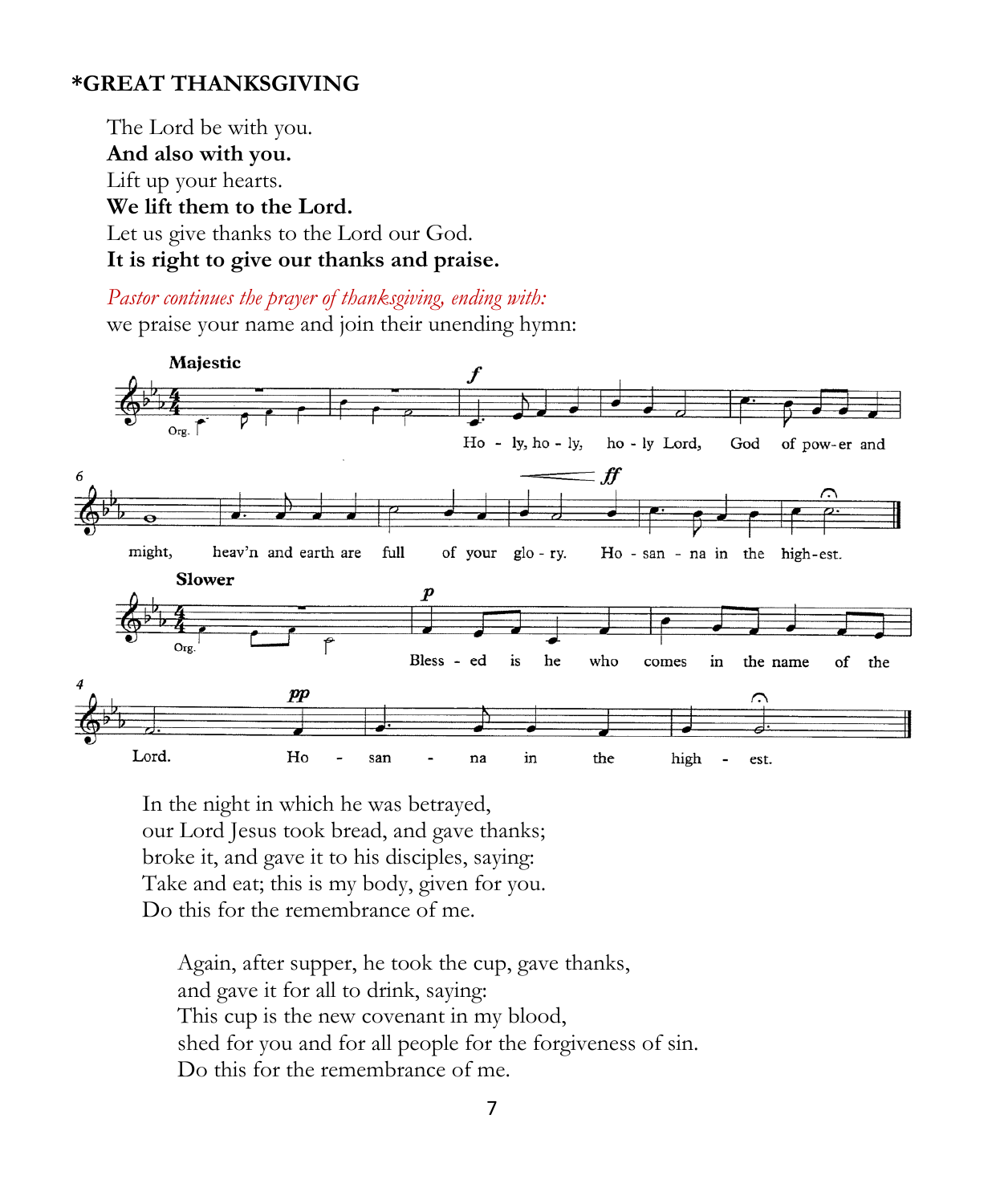Lord, remember us in your kingdom and teach us to pray.

**ur Father in heaven, hallowed be your name, your kingdom come, your will be done, on earth as in heaven. Give us today our daily bread. Forgive us to the in heaven, hallowed be your name,**<br> **O** cive us today our daily bread.<br> **Forgive us our sins as we forgive those who sin against us. Save us from the time of trial and deliver us from evil. For the kingdom, the power, and the glory are yours, now and forever. Amen.**

### **INVITATION TO COMMUNION**

Come to the banquet, for all is now ready. *The assembly may be seated.* 

#### **COMMUNION**



#### **MUSIC DURING THE DISTRIBUTION**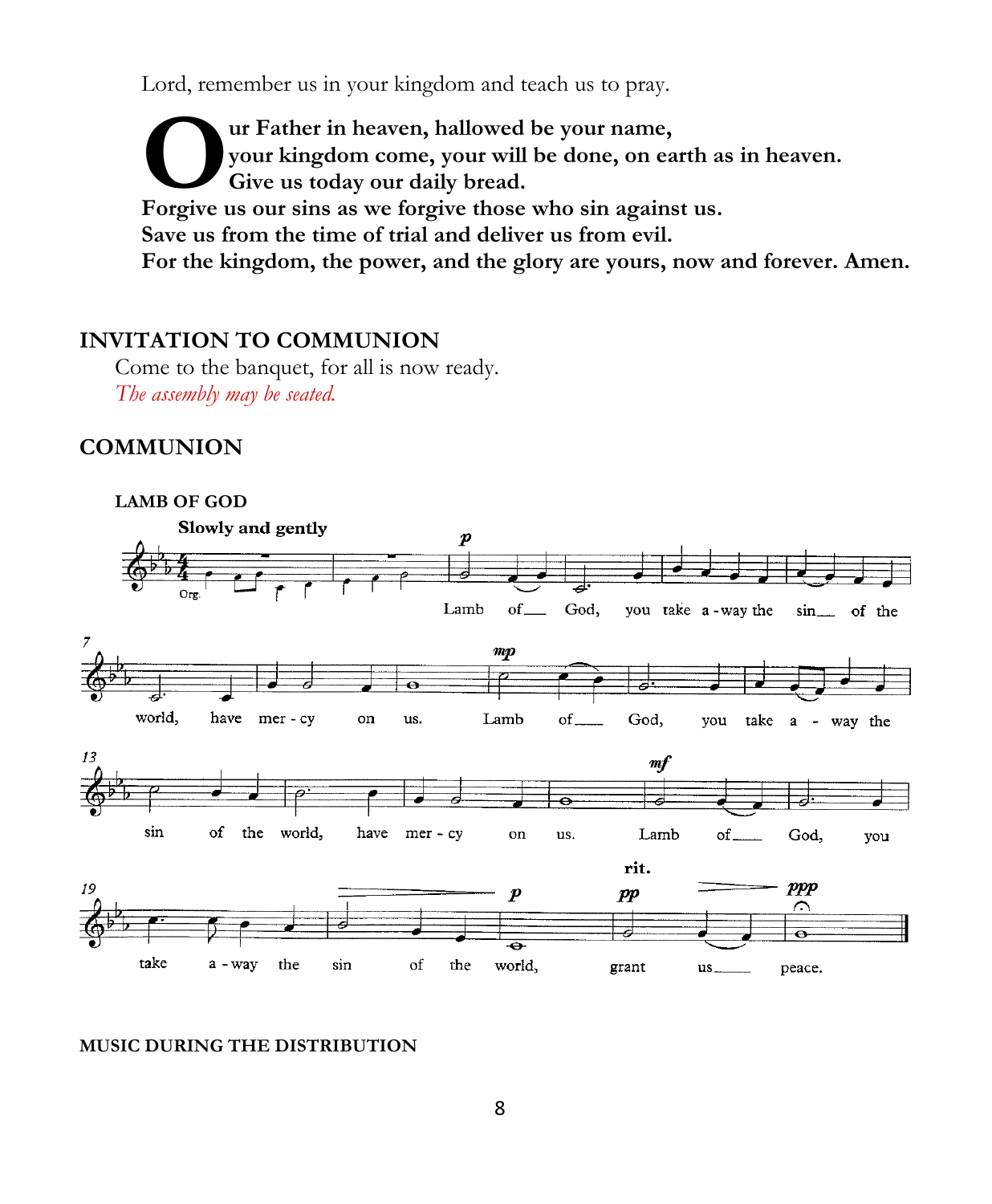#### **\*POST-COMMUNION PRAYER**

Let us pray.

Gracious God, in this meal you have drawn us to your heart and nourished us at your table with food and drink, the body and blood of Christ. Now send us forth to be your people in the world, and to proclaim your truth this day and evermore, through Jesus Christ, our Savior and Lord.

**Amen.**

## **SENDING**

#### **\*BLESSING**

Almighty God, Father,  $\pm$  Son, and Holy Spirit, bless you now and forever. **Amen.**

#### **\*HYMN**

#### **\*DISMISSAL**

Go in peace to love and serve the Lord. **Thanks be to God.**

#### **POSTLUDE**

Copyright © 2022 Augsburg Fortress. All rights reserved. Reprinted by permission under Augsburg Fortress Liturgies Annual License #SAS003253. New Revised Standard Version Bible, copyright © 1989, Division of Christian Education of the National Council of the Churches of Christ in the United States of America. Used by permission. All rights reserved.

### **Welcome to St. John's Lutheran Church**

If you are visiting, know that we are delighted to have you join the worship of the congregation. Please sign the guest register before you depart, located in the rear of the church. Be sure to check out our website (www.stjohnelca.org) and if you have questions, feel free to reach out to Pastor Pederson (prdcp54@gmail.com).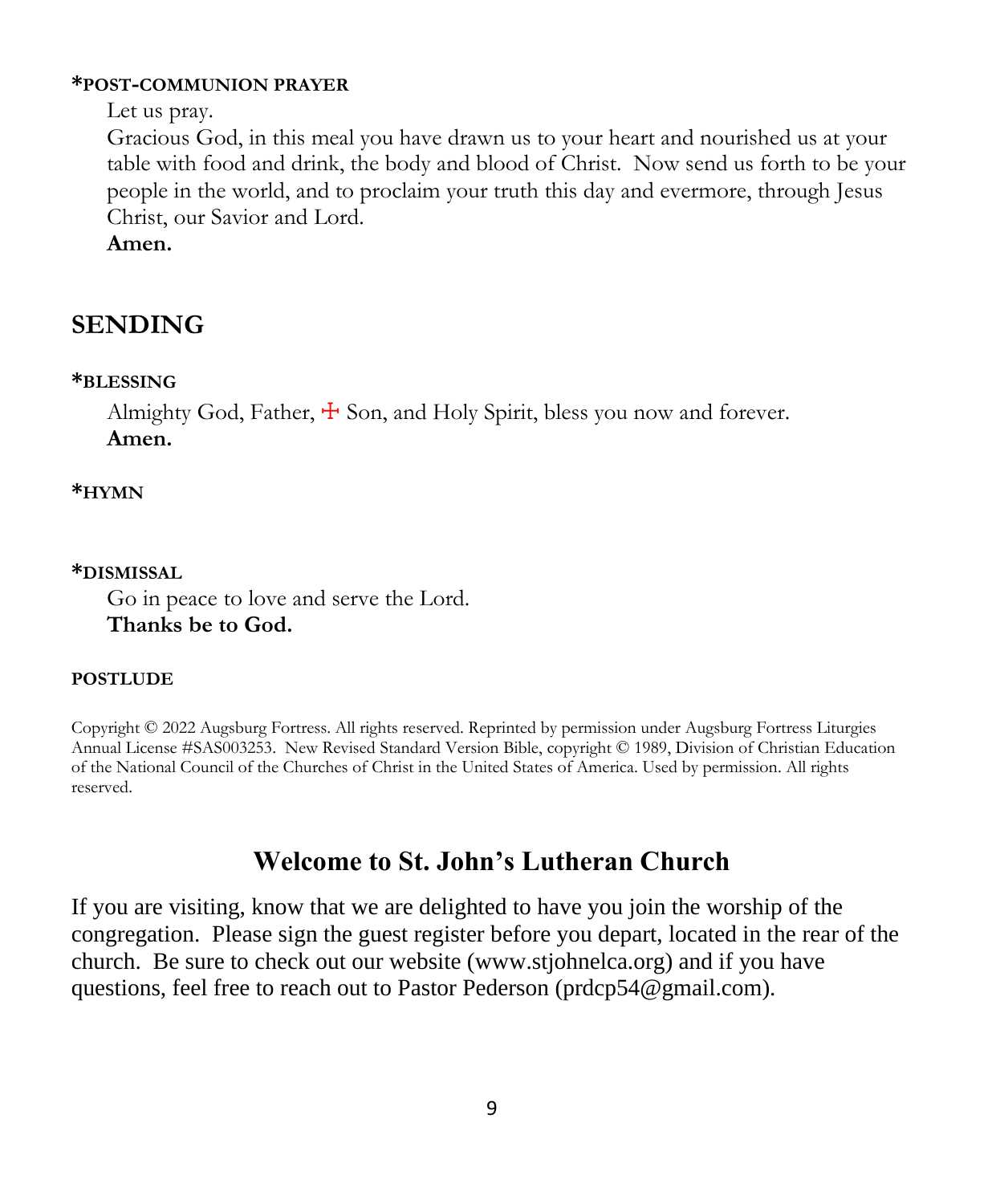## **Mass on the Grass**

Our 9:30 am worship during the summer is held in the air conditioned nave, except for the last Sunday of each month when we worship outdoors for *Mass on the Grass.*

- **June 26** Remember to bring your lawn chairs for *Mass on the Grass*.
- **July 31** At this outdoor worship, we will "bless the animals." Bring your pets!
- **August 28** At the end of worship, we will "bless the backpacks." Students of all ages should bring their school backpacks to worship and receive a blessing for the school year.

### **Summer Pick-Up Choir**

If you enjoy singing, feel free to join the summer choir at 9am each Sunday. We meet in the church around the piano. There's no weekly commitment and it's fun and easy—a great family opportunity.

### **School Supply Collection**

Last year the school supply collection for backpack distribution through Bethel AME Church was a smashing success! Numerous faith communities, including St. John's, joined together to provide hundreds of children with the school supplies they needed for the fall. We'll do it again this summer. Watch for announcements about the specific supplies requested and join in this summer mission project!

## **Little Free Pantry**

The LFP continues to have significant use, so we can always use more items. Most desirable to donate are:

| beans               | peanut butter             | rolled oats   |
|---------------------|---------------------------|---------------|
| canned soup         | canned meat               | white rice    |
| quinoa              | nuts or seeds             | powdered milk |
| whole grain pasta   | pasta sauce               | apple sauce   |
| spices/salt/pepper  | cold cereal               | olive oil     |
| shampoo/conditioner | body wash                 | toilet paper  |
| dental floss        | toothpaste/brushes        | diapers       |
| dish soap           | paper towels              |               |
| laundry soap        | feminine hygiene products |               |

If you can **volunteer** a week to restock the LFP two or three times, sign up here: [https://www.signupgenius.com/go/10c0f4fa9ae2eabfec34-help,](https://www.signupgenius.com/go/10c0f4fa9ae2eabfec34-help) or contact Janet Segerdell: [janet.segerdell@gmail.com.](mailto:janet.segerdell@gmail.com)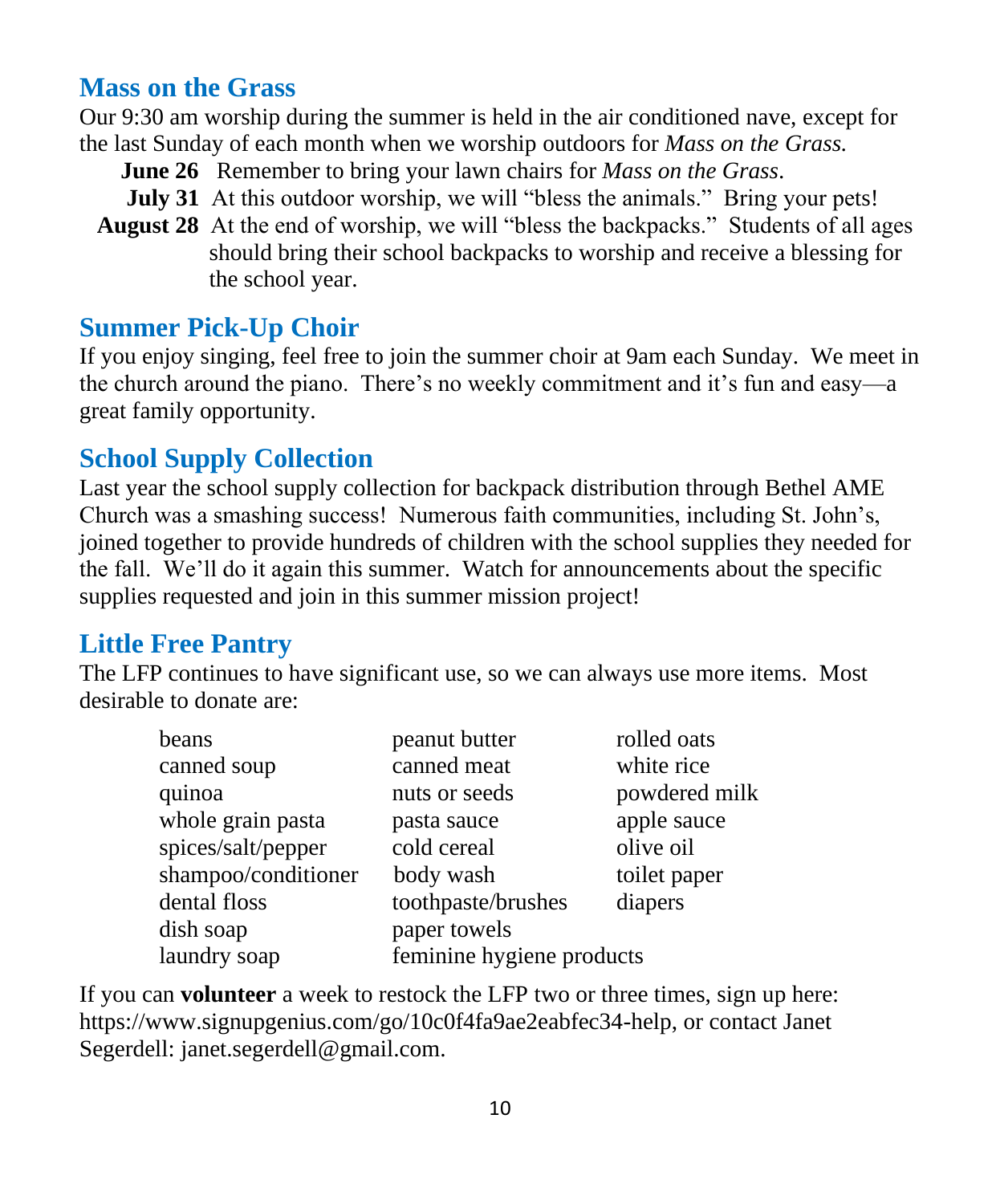# **Looking Ahead in the Church Calendar**

| August 6-16  | St. John's Choir at St. Alban's in London as choir in residence                                                                                                                       |
|--------------|---------------------------------------------------------------------------------------------------------------------------------------------------------------------------------------|
| September 11 | Rally Sunday and return to 8:30 and 10:30 am Worship<br>Sunday School for age 3 through grade 5, 9:30 am<br>"Day of Impact" – Interfaith service project at Mill River<br>Park, 1-3pm |
| September 12 | "Sneak Peek" Bible Study begins, 7 pm via Zoom                                                                                                                                        |
| September 14 | Confirmation Instruction begins for grades $7 & 8, 5:30 \text{ pm}$                                                                                                                   |
| September 18 | Annual Church Picnic, 11:30 am                                                                                                                                                        |
| September 24 | Pumpkin Delivery, $9 \text{ am } -$ all hands on deck!                                                                                                                                |